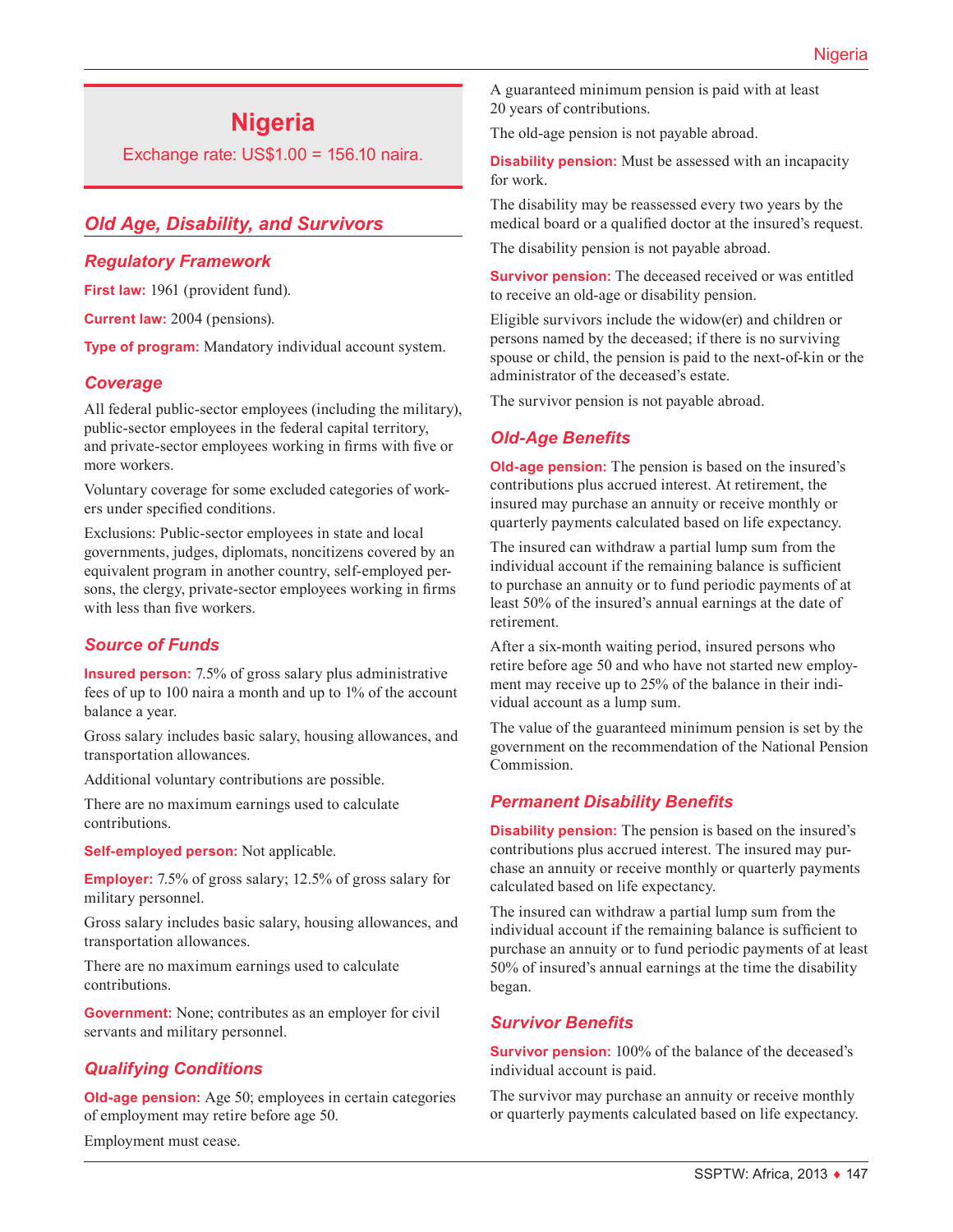The survivor can withdraw a partial lump sum from the deceased's individual account if the remaining balance is sufficient to purchase an annuity or to fund periodic payments of at least 50% of the deceased's annual earnings at the time of death.

## *Administrative Organization*

Office of the Secretary to the Government of the Federation (<http://www.osgf.gov.ng>) provides general guidance and supervision.

National Pension Commission [\(http://www.pencom.gov.ng\)](http://www.pencom.gov.ng) regulates, supervises, and provides licenses to privately run pension fund administrators (PFAs).

Privately run PFAs administer individual accounts.

Trustfund Pensions Plc [\(http://www.trustfundpensions](http://www.trustfundpensions.com) [.com](http://www.trustfundpensions.com)), overseen by a tripartite board, administers contributions paid previously to the Nigeria Social Insurance Trust Fund (NSITF). Trustfund Pensions Plc also functions as a PFA.

# *Sickness and Maternity*

## *Regulatory Framework*

No statutory cash benefits for sickness and maternity are provided (The 2004 Pension Reform Act provides enabling legislation for the Nigeria Social Insurance Trust Fund to introduce a social insurance program for sickness and maternity benefits).

Under the 1999 National Health Insurance Decree, medical benefits are provided to insured employees of firms with 10 or more workers and to public-sector employees. The benefits are financed by contributions of 5% of basic monthly salary from insured persons and 10% of basic monthly salary from employers.

Limited free medical care is available to the population through public clinics and hospitals.

The labor code requires employers to provide employees with up to 12 days of paid sick leave a year and paid maternity leave at 50% of wages for six weeks before and six weeks after the expected date of childbirth.

# *Work Injury*

#### *Regulatory Framework*

**First law:** 1942 (workmen's compensation).

**Current law:** 2010 (employees' compensation).

**Type of program:** Social insurance system.

# *Coverage*

All employees in the public and private sectors. Exclusions: Military personnel.

## *Source of Funds*

**Insured person:** None.

**Self-employed person:** As of February 2013, the financing mechanism for self-employed persons was still undetermined.

**Employer:** 1% of payroll for the first two years; may be increased thereafter according to the degree of risk.

**Government:** None; contributes as an employer.

## *Qualifying Conditions*

**Work injury benefits:** There is no minimum qualifying period.

## *Temporary Disability Benefits*

A lump sum is paid for a partial or total disability lasting no longer than one year, according to a schedule in law.

## *Permanent Disability Benefits*

**Permanent disability benefit:** A monthly benefit of 90% of the employee's monthly earnings is paid for a total disability until the employee reaches age 55. If the employee is aged 55 or older when the disability begins, the benefit is paid for two years from the date the disability begins.

For a partial disability or disfigurement, a periodic benefit of 90% of the estimated loss of earning capacity is paid.

Work injury benefits are paid in addition to benefits under Old Age, Disability, and Survivors.

Rehabilitation for the injured worker and counseling services for the injured worker's dependents are provided where possible.

#### *Workers' Medical Benefits*

**Medical benefits:** Benefits include medical care, hospitalization, medicine, surgery, appliances, transportation, and a daily subsistence allowance.

#### *Survivor Benefits*

**Survivor benefit:** A monthly benefit of 30% to 90% of the deceased's total monthly earnings is paid to the widow(er) according to the number of full orphans.

# *Administrative Organization*

Nigeria Social Insurance Trust Fund ([http://www.nsitf.gov](http://www.nsitf.gov.ng/) [.ng/\)](http://www.nsitf.gov.ng/) administers the scheme.

#### *Unemployment*

#### *Regulatory Framework*

No statutory benefits are provided.